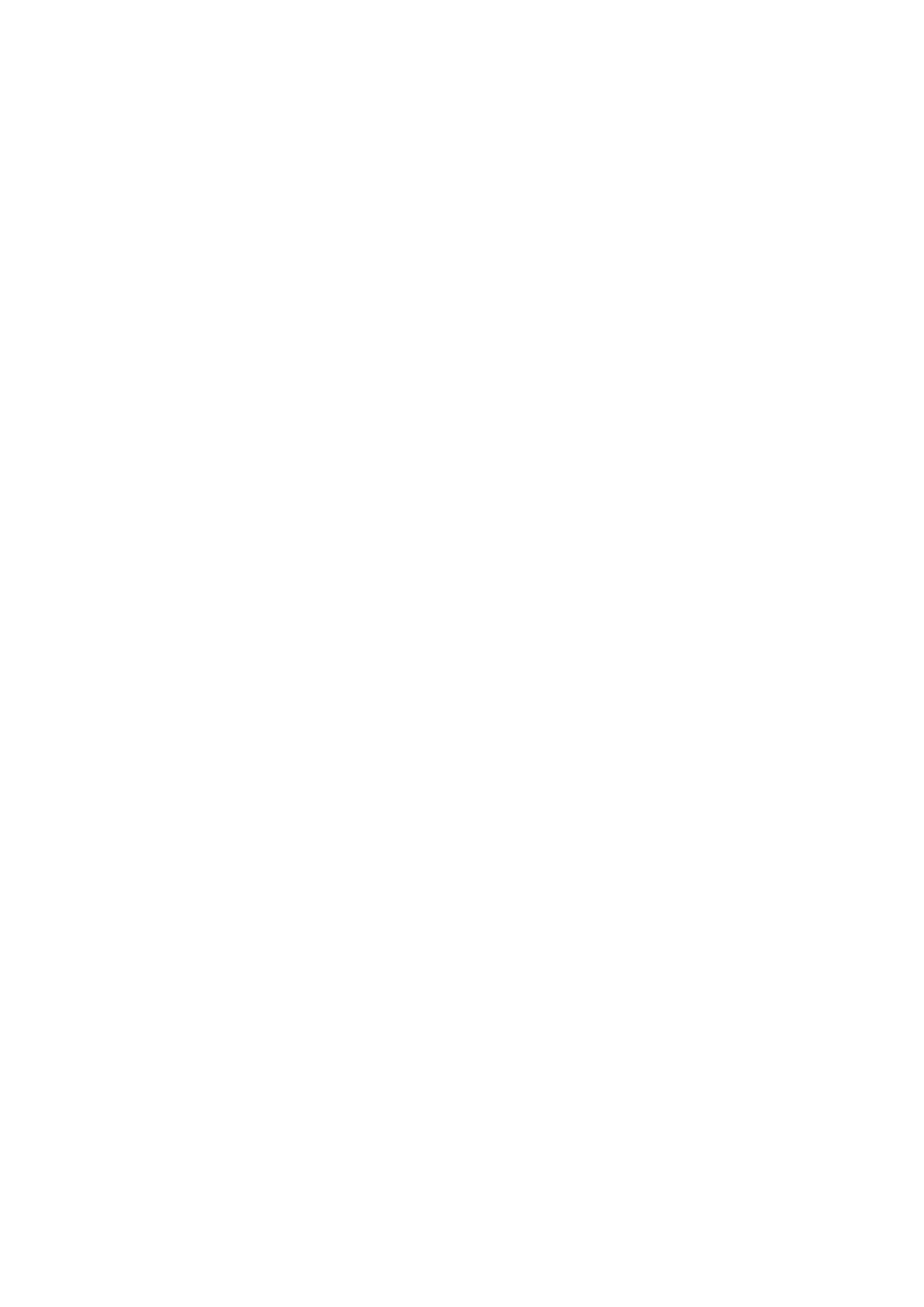## **CATCHWORDS**

## **Commissioner of Taxation v Carter**

Income Tax (Cth) – Trusts – Where s 97(1) of *Income Tax Assessment Act 1936*  (Cth) provides that where beneficiary of trust estate not under any legal disability is presently entitled to share of income of trust estate, assessable income of beneficiary shall include so much of that share of net income of trust estate as is attributable to period when beneficiary was resident – Where trust deed provided that, if trustee made no effective determination to pay, apply, set aside or accumulate any part of trust income in given accounting period, income held on trust for specified beneficiaries – Where trustee failed to pay, apply, set aside or accumulate income in income year – Where share of trust income in income year held on trust for beneficiaries – Where Commissioner of Taxation assessed each beneficiary on basis that beneficiaries "presently entitled" to share of income within meaning of s 97(1) – Where beneficiaries subsequently disclaimed interest in share of income – Whether present entitlement under s 97(1) determined immediately prior to end of income year – Whether disclaimers operated retrospectively so as to disapply s 97(1) in respect of income year.

Words and phrases – "default distribution", "disclaimer", "end of the year of income", "presently entitled", "presumption of assent", "retrospectively disapply", "right to demand and receive payment", "trust estate", "vested in interest and vested in possession".

*Income Tax Assessment Act 1936* (Cth), ss 95A, 96, 97, 98, 99, 99A.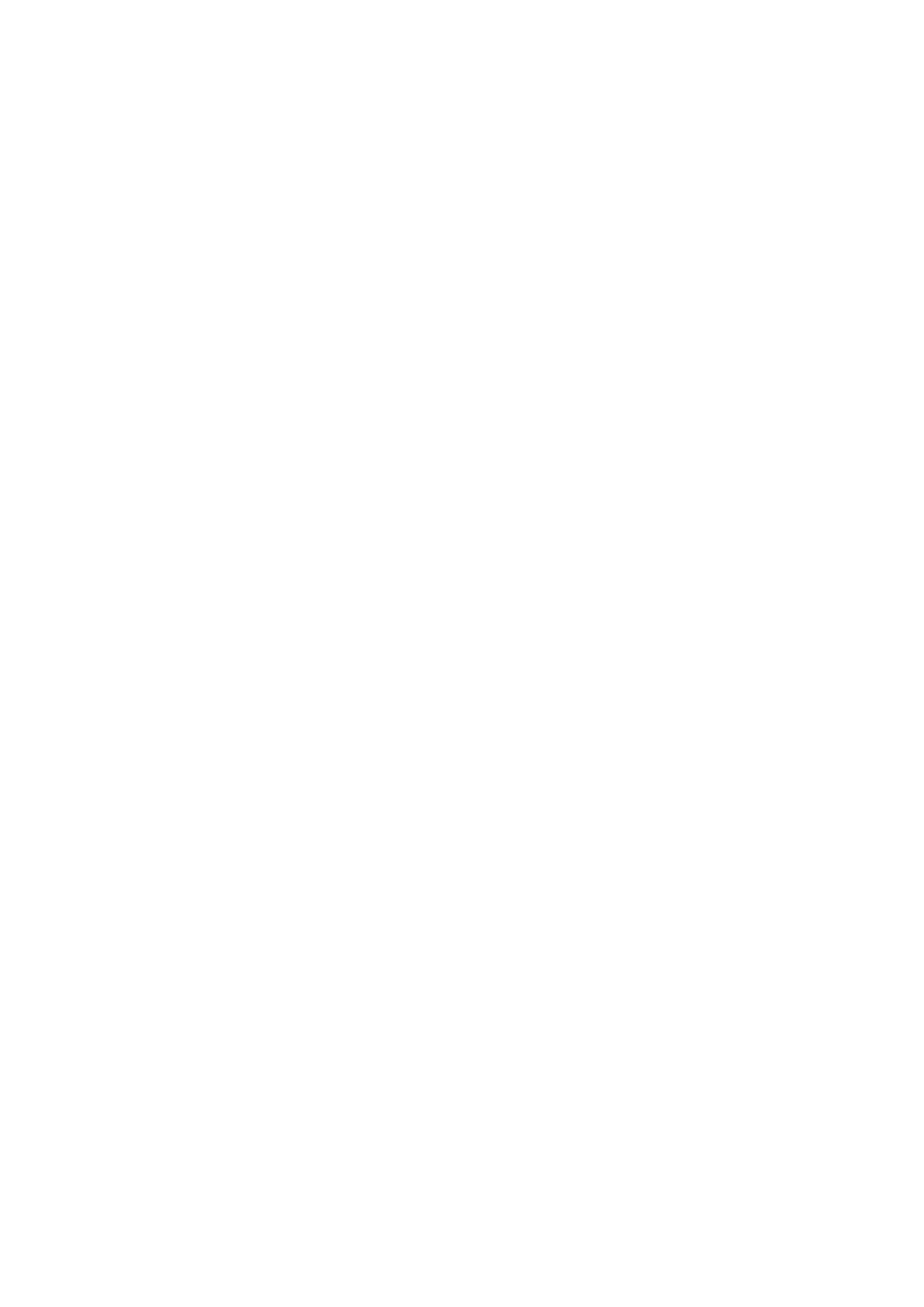1 GAGELER, GORDON, STEWARD AND GLEESON JJ. This appeal concerns Div 6 of Pt III of the *Income Tax Assessment Act 1936* (Cth) ("the 1936 Act"), headed "Trust income". The primary provision in Div 6, s 96<sup>1</sup>, states: "Except as provided in this Act, a trustee shall not be liable as trustee to pay income tax upon the income of the trust estate". Section 96 reflects that, in Div 6, the basic income tax treatment of the net income of a trust estate is to assess the beneficiaries on a share of the net income of the trust estate based on their *present entitlement* to a share of the income of the trust estate**<sup>2</sup>** . The trust is the mere conduit through which the beneficiaries under the trust receive income and are assessed**<sup>3</sup>** .

2 That basic income tax treatment, from the perspective of the beneficiary, is addressed in s 97(1), which relevantly states:

> "Subject to Division 6D, *where a beneficiary* of a trust estate who is not under any legal disability *is presently entitled to a share of the income of the trust estate*:

- (a) the assessable income of the beneficiary shall include:
	- (i) so much of that share of the net income of the trust estate as is attributable to a period when the beneficiary was a resident; and
	- (ii) so much of that share of the net income of the trust estate as is attributable to a period when the beneficiary was not a resident and is also attributable to sources in Australia ..." (emphasis added)

3 A criterion on which s 97(1) operates is that a beneficiary "*is presently entitled* to a share of the income of the trust estate" (emphasis added). For the purposes of that sub-section, a beneficiary is presently entitled to a share of the income of a trust estate "if, but only if: (a) the beneficiary has an interest in the income which is both vested in interest and vested in possession; and (b) the beneficiary has a present legal right to demand and receive payment of the income,

-

**3** *Bamford* (2010) 240 CLR 481 at 502 [20], quoting Ford, "Income and Estate Taxation Affecting Trusts" (1958) 1 *Melbourne University Law Review* 419 at 420.

**<sup>1</sup>** See *Federal Commissioner of Taxation v Bamford* (2010) 240 CLR 481 at 502 [22].

**<sup>2</sup>** 1936 Act, s 95AAA.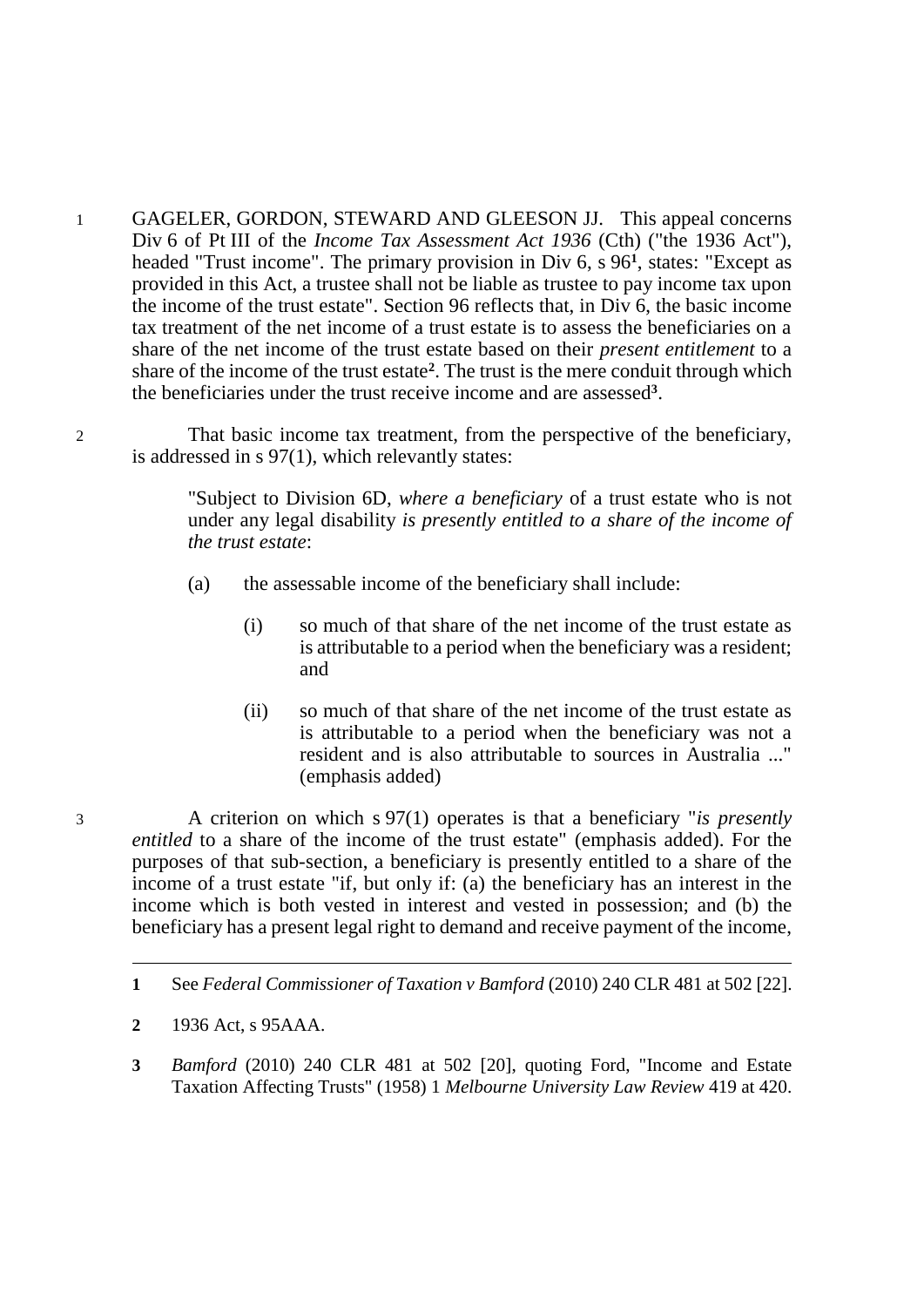-

2.

whether or not the precise entitlement can be ascertained before the end of the relevant year of income and whether or not the trustee has the funds available for immediate payment"**<sup>4</sup>** .

4 The issue in this appeal is one of timing. Specifically, is a beneficiary's present entitlement under s 97(1) – the present legal *right* to demand and receive payment of a share of the income of a trust estate – to be determined immediately prior to the end of a year of income by reference to the legal relationships then in existence, or can events after the end of the year of income, which may affect or alter those legal relationships, be considered?

5 That issue arises in the following circumstances.

6 The Whitby Trust was settled on 27 July 2005. Mr Allen Bruce Caratti and his daughter Alisha were joint Guardians. The power to appoint income, contained in cl 3.1 of the Trust Deed for the Whitby Trust, provided that:

> "At any time before the expiration of any Accounting Period, the Trustee may, with respect to all or any part of the net income of the Trust Fund for that Accounting Period, determine:

- (1) to pay, apply or set aside all or any part of the income to or for any one or more of the Beneficiaries living or existing at the time of the determination; or
- (2) to accumulate all or any part of the income."

"Accounting Period" was relevantly defined as each period of 12 months ending on 30 June. In the Accounting Period ended 30 June 2014, the income year in issue in this appeal, the Trustee failed to appoint or accumulate any of the income of the Trust Fund.

7 Clause 3.7 of the Trust Deed then provided for the default distribution of income if the Trustee failed to make a determination under cl 3.1. Clause 3.7 stated:

> "If in relation to any Accounting Period, the Trustee has made no *effective determination* pursuant to the preceding provisions of this clause in respect to any part of the income of that Accounting Period *immediately prior to*

**<sup>4</sup>** *Harmer v Federal Commissioner of Taxation* (1991) 173 CLR 264 at 271, quoted in *Bamford* (2010) 240 CLR 481 at 505 [37].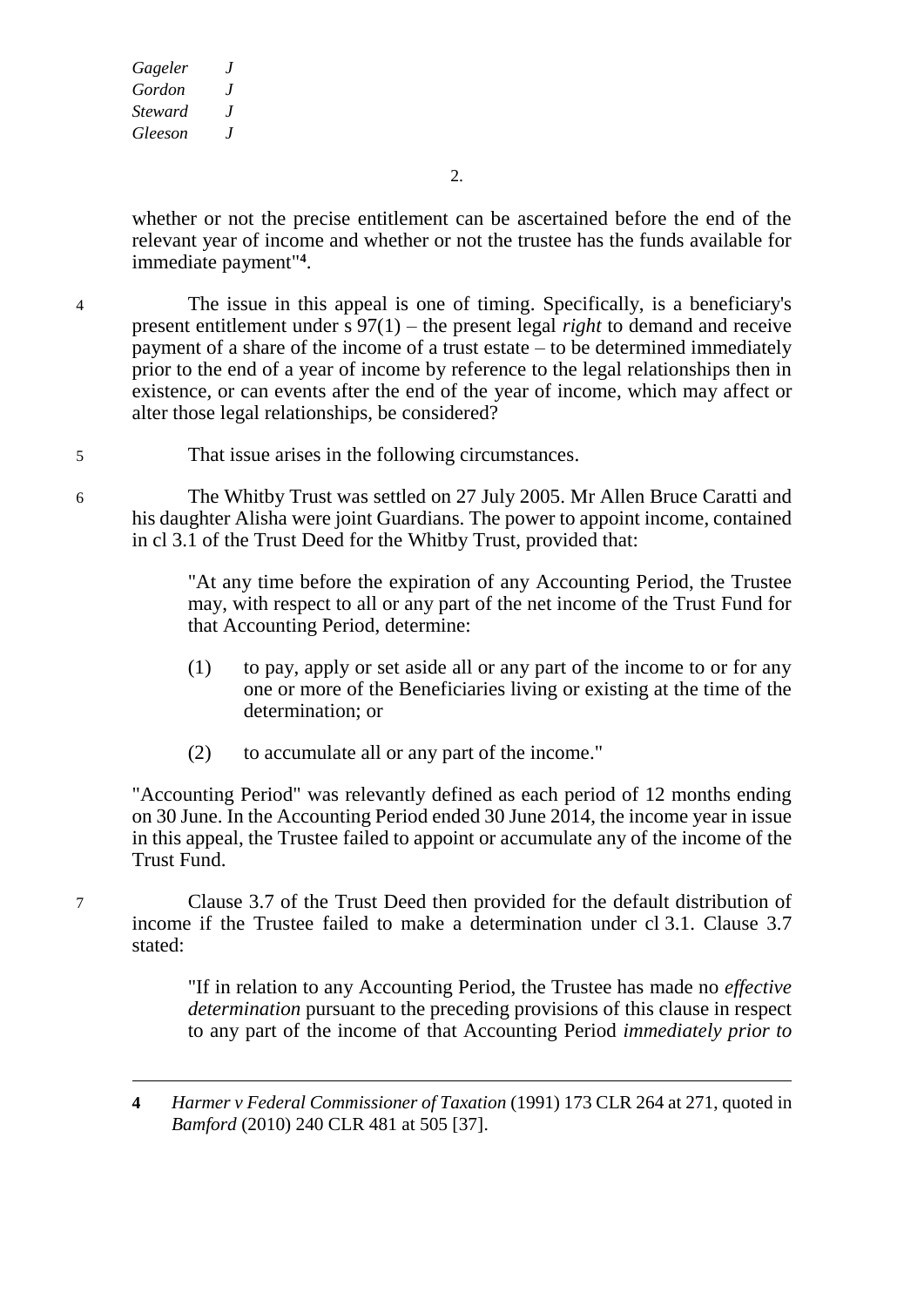*the end of the last day of that Accounting Period*, then the *Trustee shall hold that income in trust successively for the persons who are living or existing on the last day of that Accounting Period and who are successively described in clauses 4.1 to 4.5* (inclusive) as though that last day of the relevant Accounting Period were the Vesting Day." (emphasis added)

8 As is self-evident, the purpose and effect of the default distribution clause was to ensure that in each Accounting Period the whole of the income of the Whitby Trust was distributed, if not otherwise dealt with. No income remained with the Trustee. Clause 3.7 operated "immediately prior to the end of the last day of [the] Accounting Period" and distributed all of the income of the Whitby Trust successively to the persons identified in cll 4.1 to 4.5.

9 Clause 4 relevantly provided:

"As from the Vesting Day, the Trustee shall hold the Trust Fund:

- 4.1 in trust for such one or more of the *General Beneficiaries* for such interests and in such proportions and for one to the exclusion of the others as the Trustee may subject to clause 16 appoint by deed before the Vesting Day and the appointment may be either revocable or irrevocable (but if revocable shall be revocable only until the end of the day preceding the Vesting Day when it shall become irrevocable);
- 4.2 *in default of appointment and subject to any partial appointment under the preceding paragraph*, in trust for such of the *Primary Beneficiaries* as shall be living at the Vesting Day as tenants in common in equal shares BUT if any Primary Beneficiary dies before the Vesting Day leaving issue living at the Vesting Day, that issue shall take as tenants in common in equal shares per stirpes the share which the deceased Primary Beneficiary would have received had he or she survived to the Vesting Day ..." (emphasis added)

10 The Trustee having failed to appoint or accumulate the income of the Whitby Trust in the 2014 income year, the income of the Trust was distributed to the Primary Beneficiaries of the Trust, who were Mr Caratti's children – Natalie, Alisha, Nicole, Christina and Benjamin**<sup>5</sup>** . As a result, consistently with cl 4.2, one-fifth of the income of the Trust was distributed to each of Mr Caratti's children. Thus, the combined operation of cll 3.1, 3.7 and 4.2 was such that "immediately

**<sup>5</sup>** Natalie, Alisha and Nicole are the respondents in this appeal.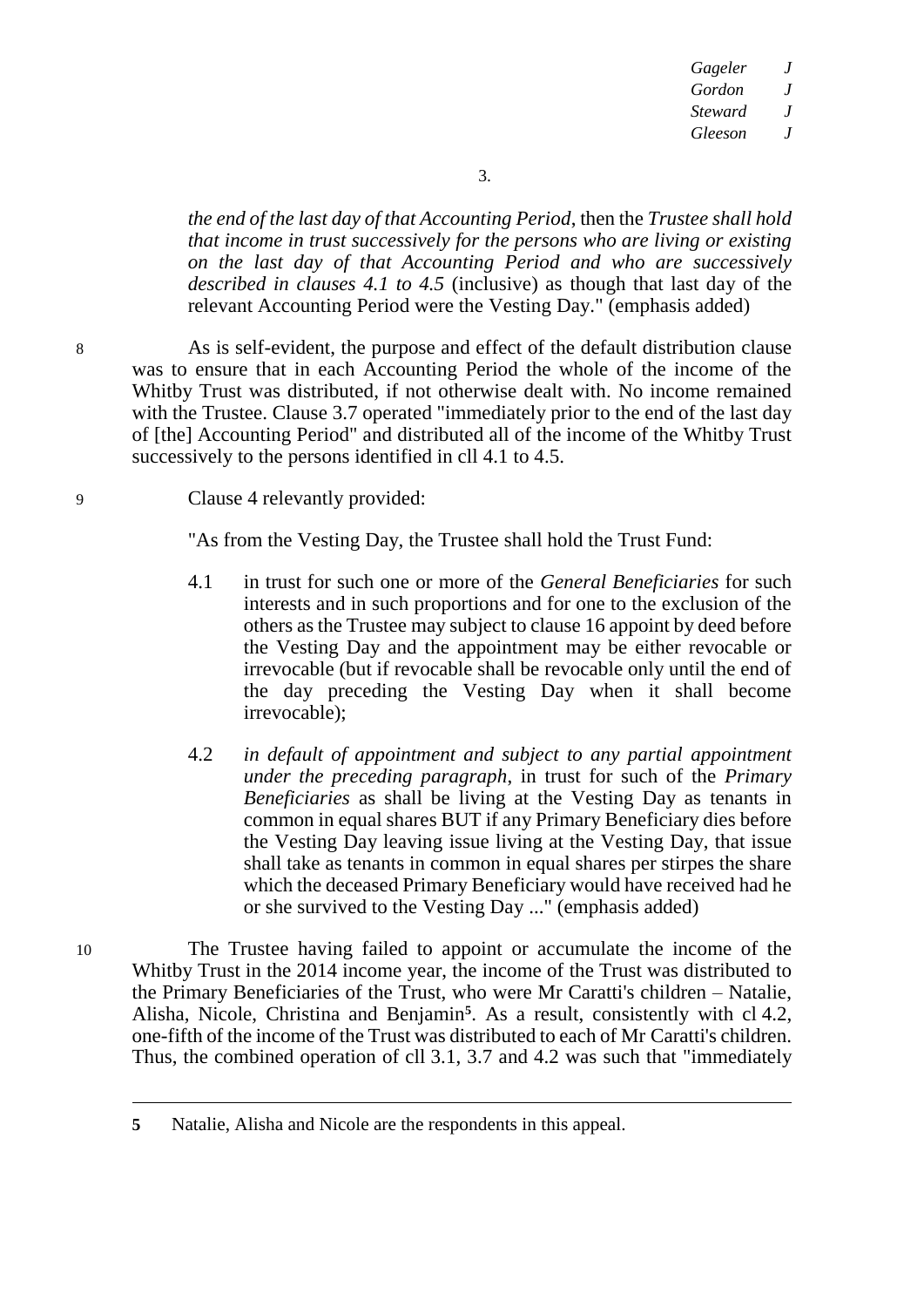4.

prior to the end of the last day" of the 2014 income year, one-fifth of the income of the Whitby Trust was held on trust for each of Mr Caratti's children.

11 On 27 October 2015, the Commissioner of Taxation ("the Commissioner") issued an amended assessment to each respondent for the 2014 income year which included as assessable income one-fifth of the income of the Whitby Trust on the basis that the respondents were "presently entitled" to that income within the meaning of s  $97(1)$  ("the 2014 Assessments").

- 12 On 3 and 4 November 2015, the respondents executed deeds of disclaimer in respect of their default distributions under cl 3.7 for the 2014 income year. Those disclaimers were ineffective. On 30 September 2016, the respondents executed further disclaimers ("the Third Disclaimers") disclaiming any and all right title and interest conferred by the Trust Deed to any income and, without limiting the generality of that disclaimer, disclaiming any and all right title and interest conferred by cl 3.7 of the Trust Deed.
- 13 The respondents objected to the 2014 Assessments, contending, among other grounds, that each had validly disclaimed the relevant cl 3.7 distribution by the Third Disclaimers.
- 14 The Administrative Appeals Tribunal held that the Third Disclaimers were ineffective because they were made after the respondents, with knowledge, had failed to disclaim and had accepted the gifts.
- 15 The respondents appealed to the Federal Court of Australia on a question of law against, among other things, the Tribunal's finding that the Third Disclaimers were ineffective. By notice of contention, the Commissioner relevantly contended that the Third Disclaimers, even if effective at general law, did not retrospectively disapply s 97(1) of the 1936 Act.
- 16 The Full Court of the Federal Court held that the Third Disclaimers were effective and dismissed the Commissioner's notice of contention. Relevantly, the Full Court held that there was nothing in s 97(1) of the 1936 Act to indicate that a beneficiary's liability was to be determined once and for all at the end of the income year by reference to the legal relationships then in existence. The Commissioner appealed to this Court on the sole ground that the Full Court erred in finding that the Third Disclaimers operated retrospectively so as to disapply s 97(1) in respect of the 2014 income year.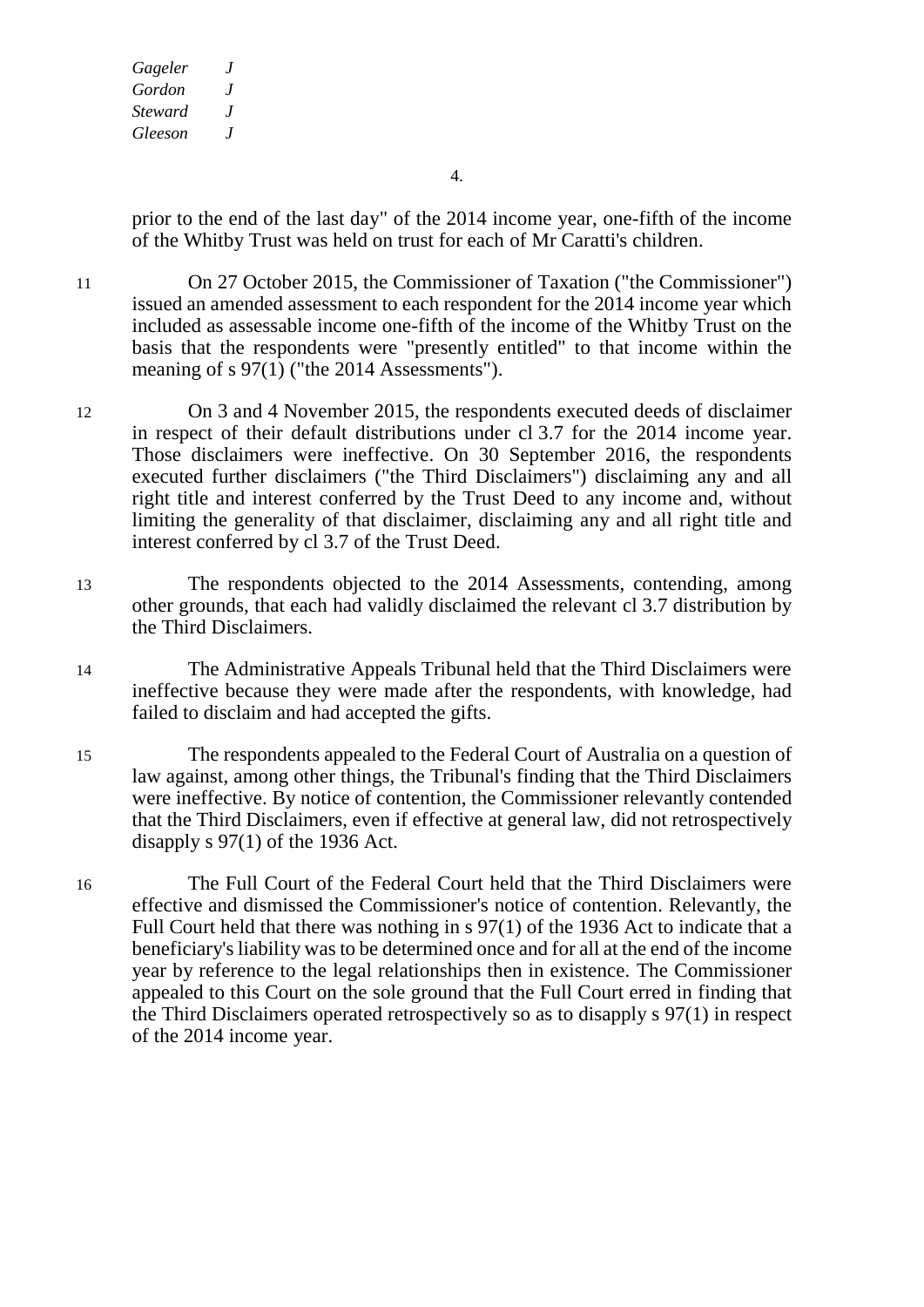17 The appeal turns on the proper construction of Div 6 of Pt III of the 1936 Act and, in particular, s 97(1)<sup>6</sup>. The basic income tax treatment of the net income of a trust estate under Div 6 has been stated above – to assess the beneficiaries on a share of the net income of the trust estate based on their *present entitlement* to a share of the income of the trust estate.

18 Consistently with that stated object, s 97(1) provides that, where a beneficiary "*is presently entitled* to a share of the income of the trust estate", the "assessable income" **<sup>7</sup>** of the beneficiary shall include, relevantly, so much of that share of the "net income" **<sup>8</sup>** of the trust estate as is attributable to a period when the beneficiary was a resident.

19 The phrase "*is presently entitled* to a share of the income of the trust estate" in s 97(1) is expressed in the present tense**<sup>9</sup>** . It is directed to the position existing immediately before the end of the income year for the stated purpose of identifying the beneficiaries who are to be assessed with the income of the trust – namely, those beneficiaries of the trust who, as well as having an interest in the income of the trust which is vested both in interest and in possession**10**, have a present legal right to demand and receive payment of the income.

**6** *Bamford* (2010) 240 CLR 481 at 501 [17]. See, eg, *Harmer* (1991) 173 CLR 264 at 271. See also *Chief Commissioner of State Revenue v Smeaton Grange Holdings Pty Ltd* (2017) 106 ATR 151 at 172-173 [103]-[108].

**7** 1936 Act, s 6(1) definition of "assessable income", incorporating definition of "assessable income" in *Income Tax Assessment Act 1997* (Cth) ("the 1997 Act"), s 995-1(1), which provides that "assessable income" has the meaning given by ss 6-5, 6-10, 6-15, 17-10 and 17-30 of the 1997 Act. Relevantly, s 6-5(2) provides that, in the case of an Australian resident, assessable income includes "ordinary income … derived directly or indirectly from all sources … *during the income year*" (emphasis added).

- **8** 1936 Act, s 95(1) definition of "net income".
- **9** cf *Smeaton Grange* (2017) 106 ATR 151 at 179 [136].
- **10** See *Dwight v Commissioner of Taxation* (1992) 37 FCR 178 at 192, citing *Glenn v Federal Commissioner of Land Tax* (1915) 20 CLR 490 at 496, 501. See also *Gartside v Inland Revenue Commissioners* [1968] AC 553 at 607.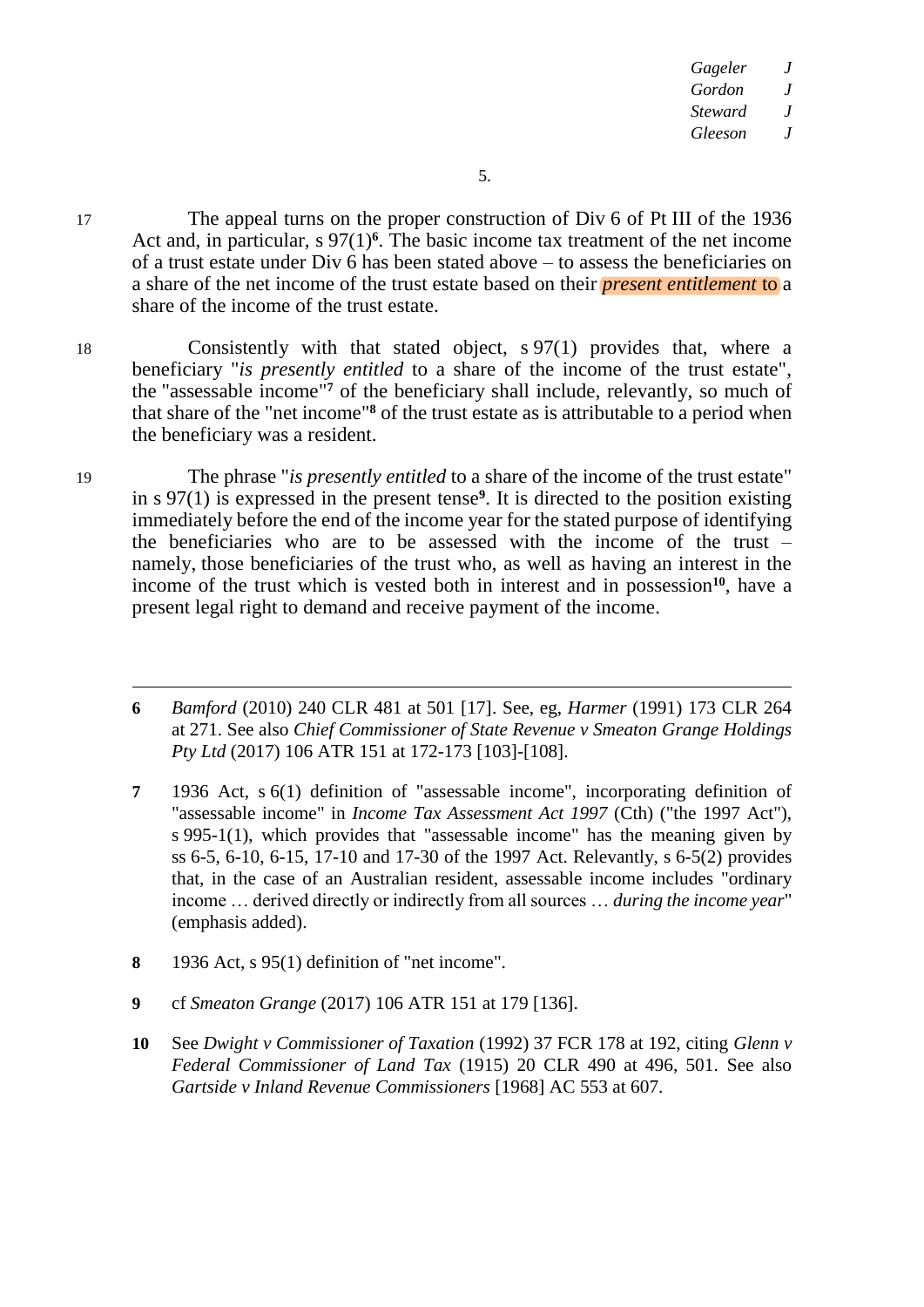6.

20 In some cases, the two limbs of "presently entitled" recognised in *Federal Commissioner of Taxation v Bamford***<sup>11</sup>** will overlap**<sup>12</sup>** . For present purposes, the relevant criterion in s 97(1) is the present legal *right* of the beneficiary to demand and receive payment of a share of the distributable income of a trust estate. The criterion for liability looks to the *right* to receive an amount of distributable income, not the receipt<sup>13</sup>. That position is expressly reinforced in  $s$  95A(1) – enacted in response to the decision of this Court in *Union-Fidelity Trustee Co of Australia Ltd v Federal Commissioner of Taxation***<sup>14</sup>** – which makes clear that a present entitlement of a beneficiary under s 97(1) does not depend upon receipt of the income. Section 95A(1) was enacted to ensure that a present entitlement retains its character as such even if the income has been "paid to, or applied for the benefit of, the beneficiary". Indeed, there may be a right to demand payment even though the trustee does not have funds available to pay it**<sup>15</sup>** .

21 The fact that s 97(1) is directed to identifying the legal right of the beneficiary immediately prior to the end of the year of income is important. In relation to each trust estate, once the beneficiaries with those rights are identified, it permits the balance of s 97(1) to operate and, consistently with the stated purpose of Div 6, provides for those beneficiaries to be assessed on a share of the net income of the trust estate based on their *present entitlement* to a share of the income of the trust estate. As this Court recognised in *Bamford*, the beneficiaries may be presently entitled immediately before the end of the income year "whether or not the precise entitlement can be ascertained before the

**11** (2010) 240 CLR 481 at 505 [37].

- **12** cf *Taylor v Federal Commissioner of Taxation* (1970) 119 CLR 444 at 451-452.
- **13** *Federal Commissioner of Taxation v Whiting* (1943) 68 CLR 199 at 215-216, 219; *Tindal v Federal Commissioner of Taxation* (1946) 72 CLR 608 at 618; see also 1936 Act, s 95A.
- **14** (1969) 119 CLR 177 at 182. See *Commissioner of Taxation v Harmer* (1990) 24 FCR 237 at 248-249; *Hart v Federal Commissioner of Taxation* (2018) 261 FCR 406 at 434 [53].
- **15** *Bamford* (2010) 240 CLR 481 at 505 [37], quoting *Harmer* (1991) 173 CLR 264 at 271.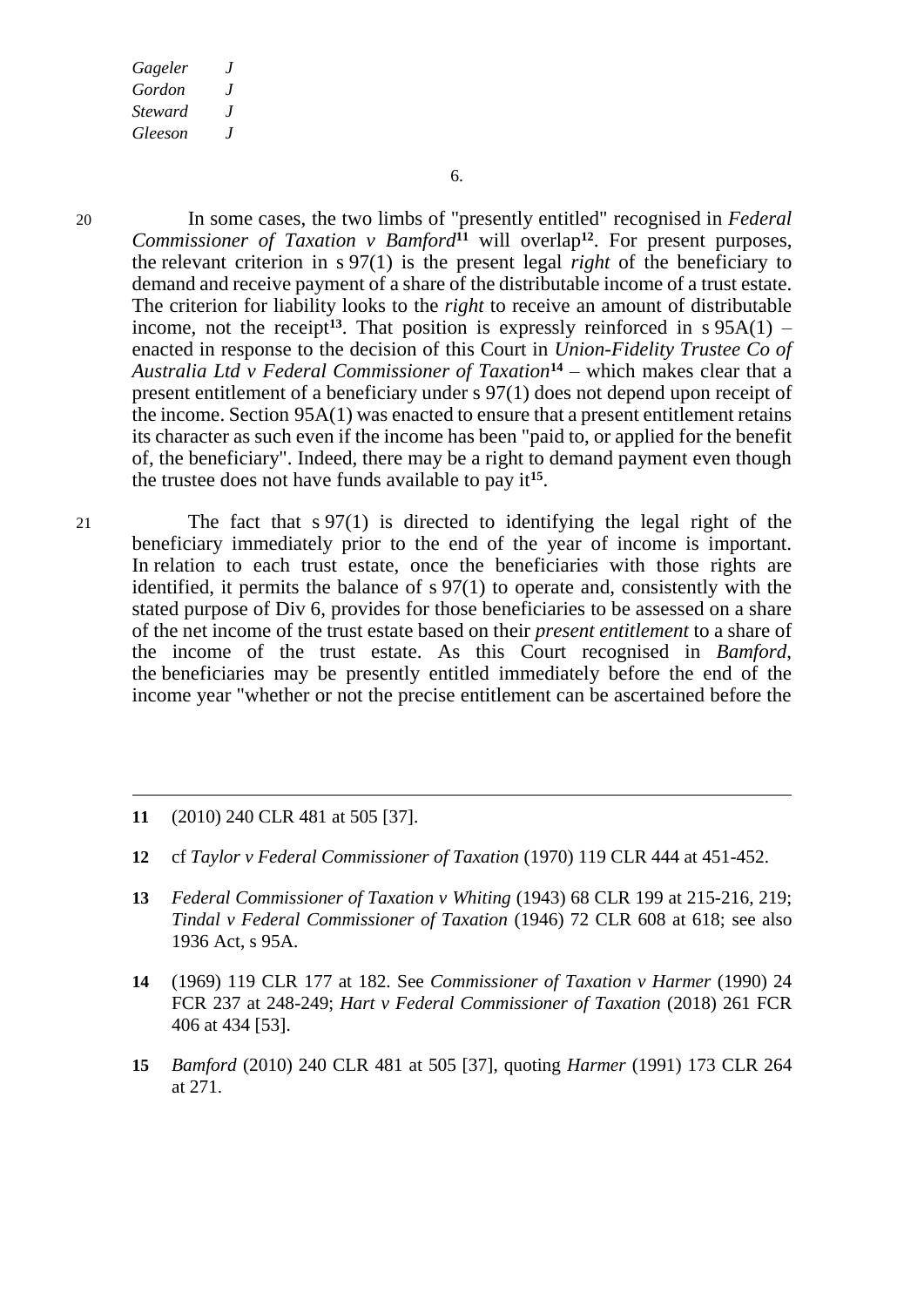end of the relevant year of income and whether or not the trustee has the funds available for immediate payment"**<sup>16</sup>** .

22 Put in different terms, the taxation liability of the beneficiaries is determined by ascertaining the proportion of the distributable income of the trust estate to which each beneficiary is presently entitled at that point in time – just prior to midnight at the end of the year of income – and then applying that proportion to the "net income of the trust estate". That has practical significance. The stepped process in s 97(1) identifies the beneficiaries who are to be assessed at the end of the income year, permits the "net income of the trust estate" to be determined for that income year in the usual way and then enables the quantum of tax payable by the beneficiary to be calculated and subsequently assessed**<sup>17</sup>** .

23 The other relevant criteria in  $s$  97(1) – that a beneficiary is not under any legal disability and is a resident – reinforce the conclusion that a beneficiary's present entitlement is determined immediately before the end of the income year. Those criteria, ascertained during and at the end of the income year, are conditions or circumstances which cannot be altered by facts and matters subsequent to the relevant income year. Moreover, ss 98, 99 and 99A also operate by reference to facts, events and legal relationships in existence at the end of the income year**<sup>18</sup>** , which cannot be altered after the end of the income year.

24 The respondents' contention that the phrase "is presently entitled" should be construed to mean "*really* is" presently entitled (emphasis added) for that income year, such that, for "a reasonable period" after the end of the income year, later events could subsequently disentitle a beneficiary who was presently entitled immediately before the end of the income year, is rejected. The respondents' construction is contrary to the text of s 97(1) and the object and purpose of Div 6 identified above. It would give rise to uncertainty in the identification of the beneficiaries presently entitled to a share of the income of a trust estate and the subsequent assessment of those beneficiaries. On the respondents' construction,

- **16** (2010) 240 CLR 481 at 505 [37], quoting *Harmer* (1991) 173 CLR 264 at 271.
- **17** *Income Tax Act 1986* (Cth),ss 5 and 7. See *Bamford* (2010) 240 CLR 481 at 507-508 [45], quoting *Zeta Force Pty Ltd v Commissioner of Taxation* (1998) 84 FCR 70 at 74-75.
- **18** The same approach applies for the purposes of taxing the net income of a partnership under Div 5 of Pt III of the 1936 Act: *Federal Commissioner of Taxation v Galland* (1986) 162 CLR 408 at 414-415, 418-419, 422, 424.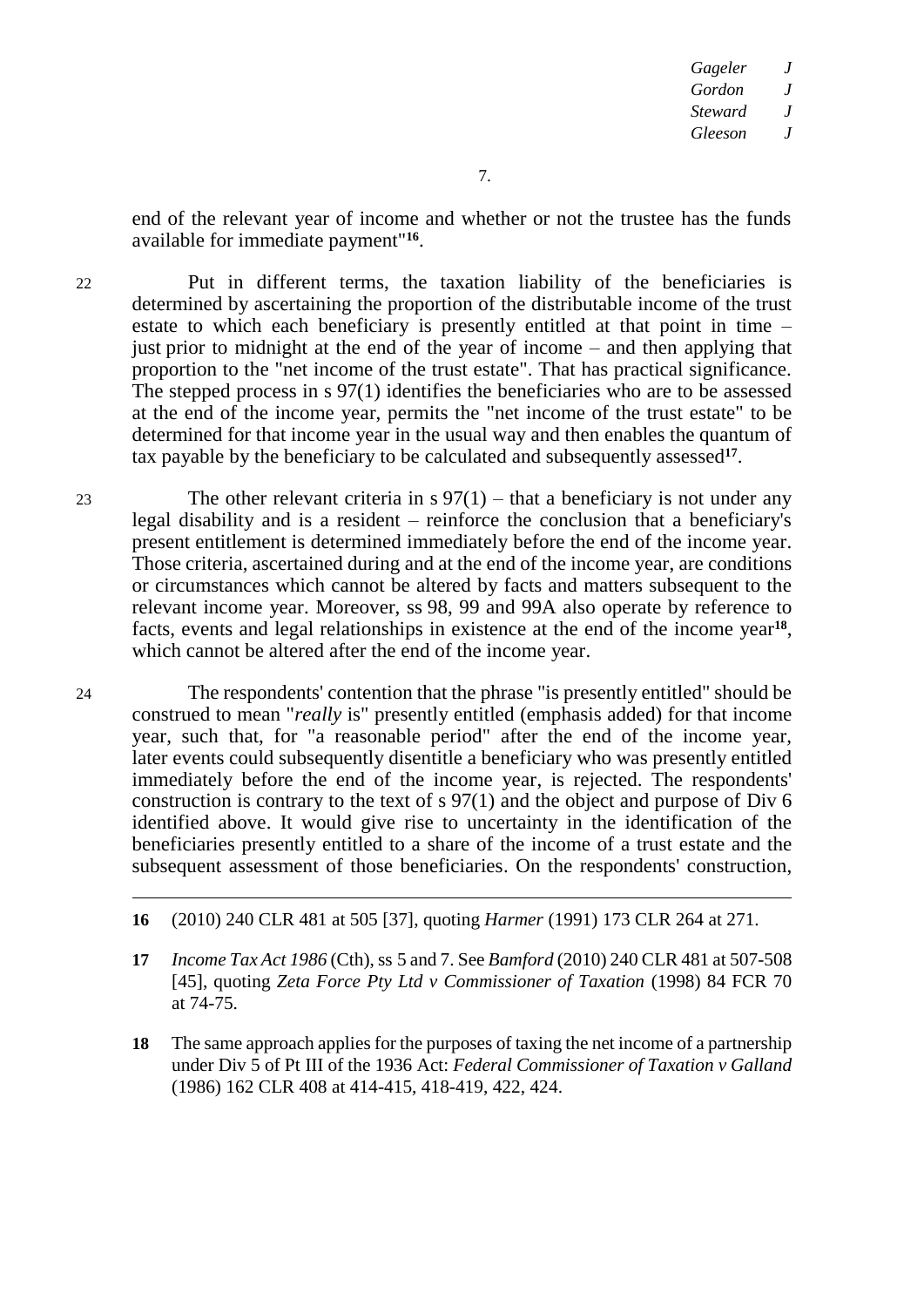8.

whether a beneficiary was presently entitled to a share of the income of a trust estate may not be resolved for a substantial period of time and, in some cases, such as the present, for years**<sup>19</sup>** . The uncertainties that would arise, and which would apply with equal force to the Commissioner, trustees, beneficiaries and perhaps even settlors, would also not be fair, convenient or efficient**<sup>20</sup>** .

25 For those reasons, the question of the "present entitlement" of a beneficiary to income of a trust must be tested and examined "at the close of the taxation year"**<sup>21</sup>** , not some reasonable period of time after the end of the taxation year.

26 This Court recognised in *Bamford***<sup>22</sup>** that in competing constructions of Div 6 examples can readily be given of apparent unfairness in the resulting administration of the legislation. Thus, in addressing the fact that a beneficiary might ultimately not receive the trust income to which they were entitled, the Court in *Bamford***<sup>23</sup>** recognised that any such insufficiency arises because the beneficiary's tax liability under s 97(1) is determined by reference to the "net income" of the trust estate, not the distributable income. Similarly, here, the construction which has been adopted means that a beneficiary might be presently entitled at the end of an income year but be unaware of it. That unfairness arises because Div 6, and s 97(1) in particular, is drafted to tax a beneficiary by reference to present entitlement, not receipt<sup>24</sup>.

#### **Presumption of assent**

27 Given the construction of s 97(1) which has been adopted, it is unnecessary to address the content and effect of the Third Disclaimers. Whether or not they

- **19** cf *Smeaton Grange* (2017) 106 ATR 151 at 157 [22].
- **20** cf Smith, *An Inquiry into the Nature and Causes of the Wealth of Nations*, 4th ed (1850), bk v, ch ii at 371-372.
- **21** *Union-Fidelity* (1969) 119 CLR 177 at 182; see also 183.
- **22** (2010) 240 CLR 481 at 500 [17].
- **23** (2010) 240 CLR 481 at 507-508 [45], quoting *Zeta Force* (1998) 84 FCR 70 at 74-75.
- **24** *Bamford* (2010) 240 CLR 481 at 505 [37], quoting *Harmer* (1991) 173 CLR 264 at 271.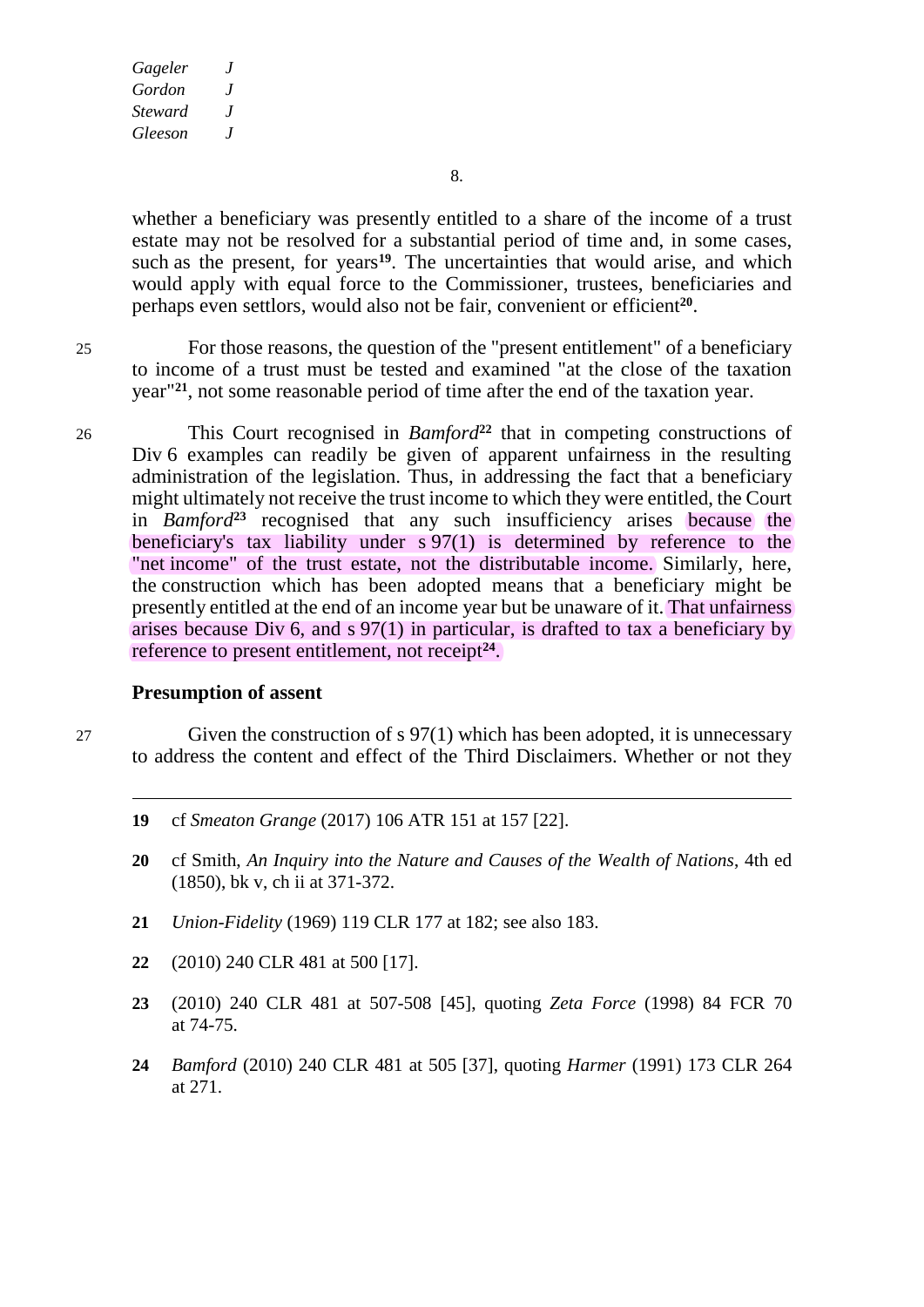were effective to vary the rights and obligations of the Trustee and the respondents, they were not effective to "retrospectively expunge[]" **<sup>25</sup>** the rights of the Commissioner against the respondents which were in existence at midnight on 30 June 2014 and which gave rise to the 2014 Assessments**<sup>26</sup>** .

28 It is appropriate, however, to address and reject the respondents' contention that they were not presently entitled to the income within the meaning of s 97(1) because the presumption of assent – that the donee (the beneficiary) assents to a gift – is an evidentiary presumption or inference that may be rebutted and that the Third Disclaimers were evidence of the rebuttal. The respondents' contention was that, when the "evidentiary presumption" is rebutted, the result is that "one of the elements necessary for an effective gift is, and at all times has been, missing".

29 There is a distinction between legal and evidentiary presumptions. In *Masson v Parsons***<sup>27</sup>** , six members of the Court said:

> "A presumption of fact, or evidentiary presumption, is a traditional inference, based on logic and common sense, which a tribunal of fact ordinarily draws from basic facts, particularly circumstantial evidence. By contrast, a presumption of law is a legal rule that gives *additional* force to some basic facts in the proof of the presumed fact, by permitting or requiring an inference from the former to the latter. If a presumption of the latter kind is rebuttable and so merely facilitates proof of the presumed fact, it is properly to be conceived of as a rule of law 'relating to evidence'". (emphasis in original)

30 The presumption of assent – that when there is a transfer of property to a person, the donee assents even before they know of the transfer – is a "strong

**25** *Smeaton Grange* (2017) 106 ATR 151 at 181 [146].

- **26** See *Federal Commissioner of Taxation v H* (2010) 188 FCR 440 at 448 [39].
- **27** (2019) 266 CLR 554 at 575-576 [32] (footnotes omitted). See also *R v Falconer* (1990) 171 CLR 30 at 83; *Weissensteiner v The Queen* (1993) 178 CLR 217 at 242-243; *Phipson on Evidence*, 19th ed (2018) at 172 [6-19]; *Cross on Evidence*, 13th Aust ed (2021) at 383-384 [7255]-[7260].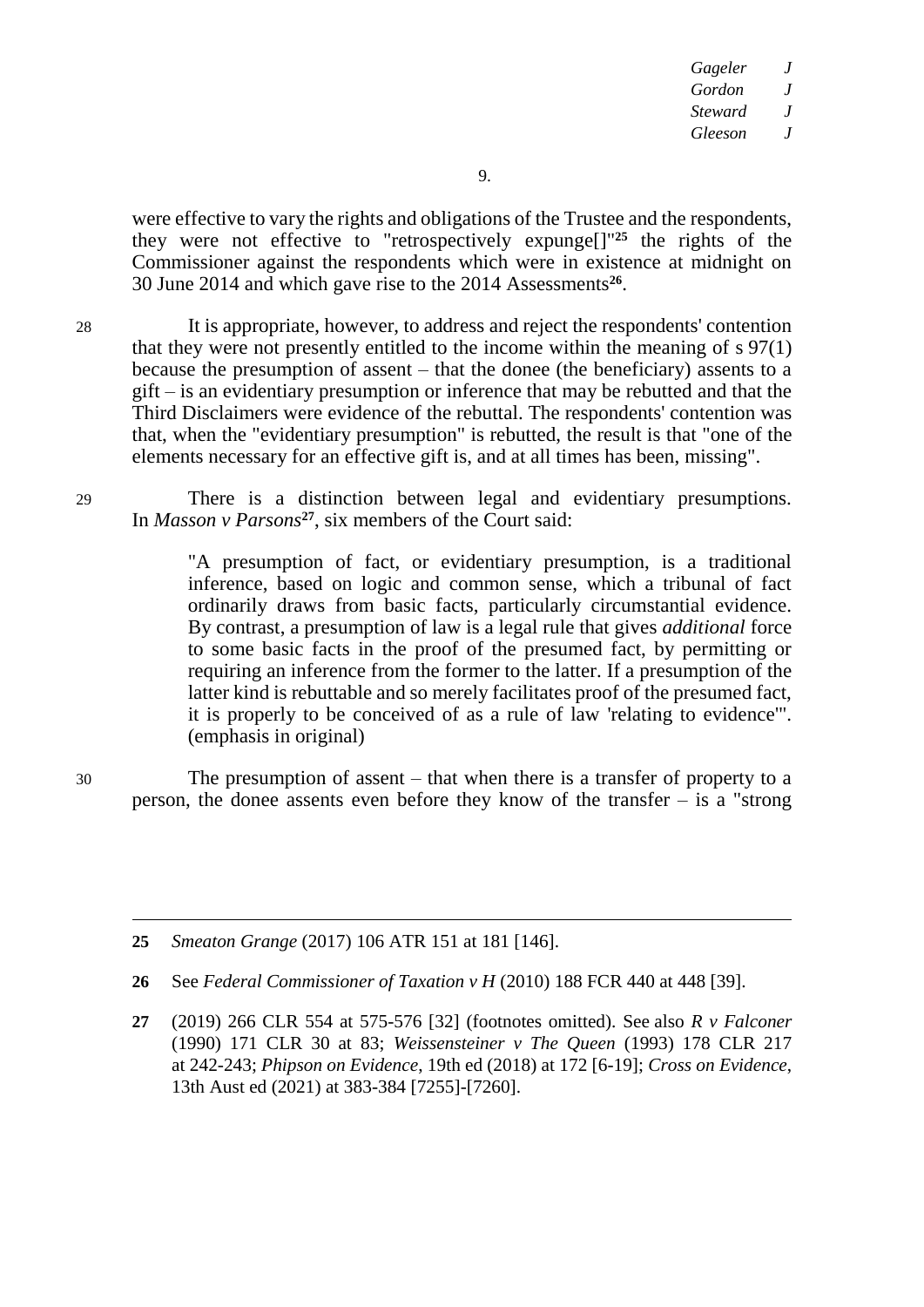10.

presumption of law"**<sup>28</sup>** . Recognising that a gift "requires the assent of both minds"**<sup>29</sup>** and that the subject matter of a gift can vest in a donee before the donee actually assents**30**, the law supplies that assent based "on fundamental attributes of human nature<sup>"31</sup>. It "presumes a donee's assent until disclaimer"<sup>32</sup>. That presumption takes a basic fact  $-\overline{a}$  transfer of property  $-\overline{a}$  and gives additional force to that basic fact by supplying the assent to the transfer of that property. It is not an evidentiary presumption in the sense of an inference drawn from basic facts. It is a presumption of law, and Div  $6 -$  and, in particular, the criterion of "is presently entitled" in  $s \cdot 97(1) - is consistent with, and operates on, the presumption of law of assert.$ On the facts in this appeal, that presumption applied immediately before the end of the 2014 income year to the operation at law of cl 3.7 of the Trust Deed.

-

31 The argument made by the respondents about assent is met by the presumption of law described in *Matthews v Matthews***<sup>33</sup>** . The premise of the respondents' argument, that assent to distribution is necessary, was not disputed by the Commissioner. Argument proceeding as it did, this is not the case to examine whether any wider questions arise about distributions or disclaimers.

- **28** *Matthews v Matthews* (1913) 17 CLR 8 at 44; see also 20, 43.
- **29** *Hill v Wilson* (1873) LR 8 Ch App 888 at 896, quoted in *Matthews* (1913) 17 CLR 8 at 20.
- **30** *Federal Commissioner of Taxation v Cornell* (1946) 73 CLR 394 at 401-402. See also *Thompson v Leach* (1690) 2 Vent 198 at 202-203 [86 ER 391 at 393-394]; *Siggers v Evans* (1855) 5 El & Bl 367 at 382 [119 ER 518 at 524]; *Standing v Bowring* (1885) 31 Ch D 282 at 290; *London and County Banking Co Ltd v London and River Plate Bank Ltd* (1888) 21 QBD 535 at 541; *Mallott v Wilson* [1903] 2 Ch 494 at 502; *Matthews* (1913) 17 CLR 8 at 20; *Federal Commissioner of Taxation v Taylor* (1929) 42 CLR 80 at 86; *Vegners v Federal Commissioner of Taxation* (1991) 21 ATR 1347 at 1349.
- **31** *Matthews* (1913) 17 CLR 8 at 44.
- **32** Crago, "Principles of Disclaimer of Gifts" (1999) 28 *University of Western Australia Law Review* 65 at 65. See also *Thompson* (1690) 2 Vent 198 at 206 [86 ER 391 at 396]; *Townson v Tickell* (1819) 3 B & A 31 at 38, 39 [106 ER 575 at 577, 578]; *Petrie v Bury* (1824) 3 B & C 353 at 355 [107 ER 764 at 765]; *Cornell* (1946) 73 CLR 394 at 401.
- **33** (1913) 17 CLR 8 at 44; see also 20, 43.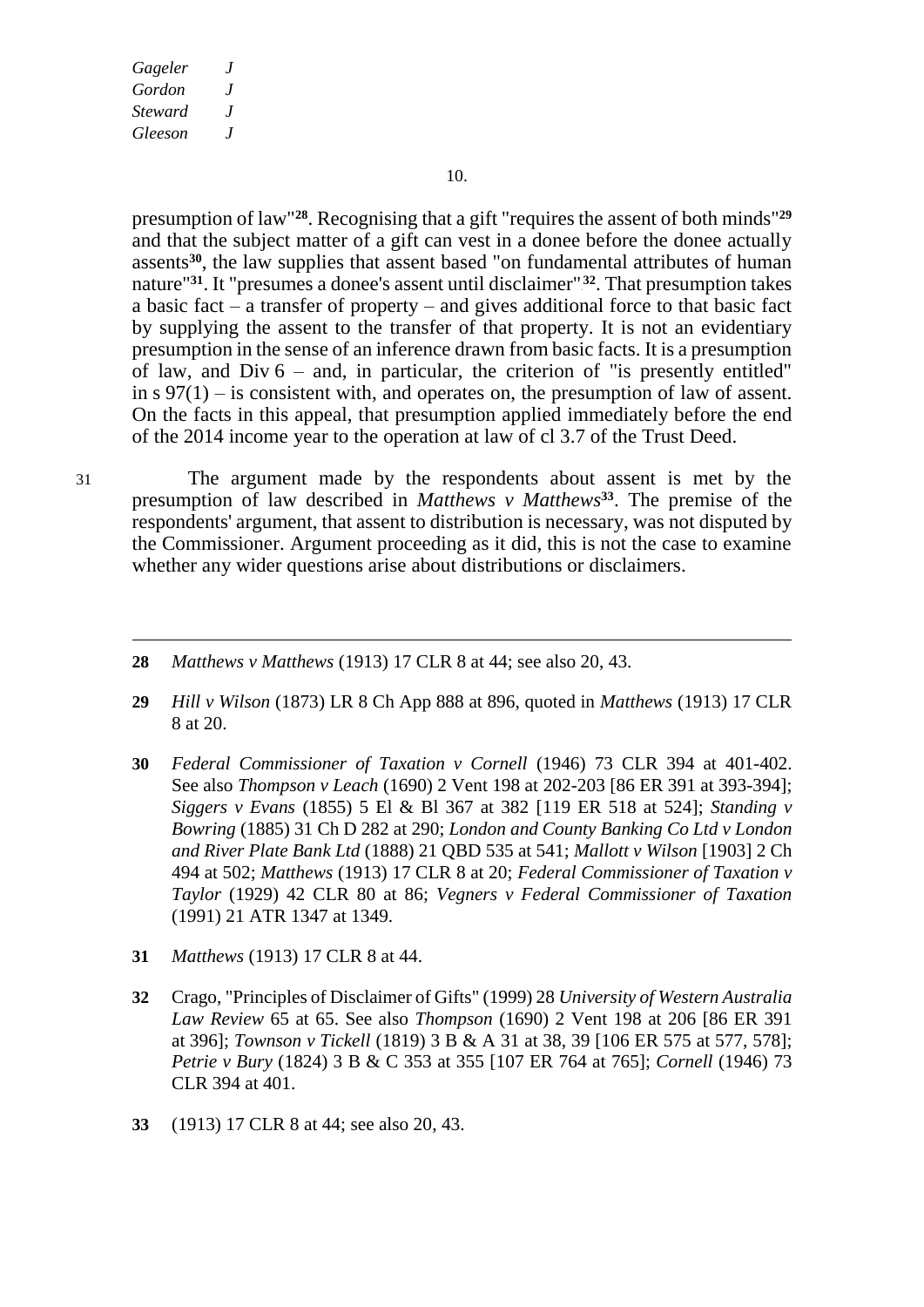#### 11.

# **Conclusions and orders**

32 The appeal should be allowed. Orders 1 and 2 of the Full Court of the Federal Court of 10 September 2020 should be set aside and, in their place, it be ordered that the appeal is dismissed.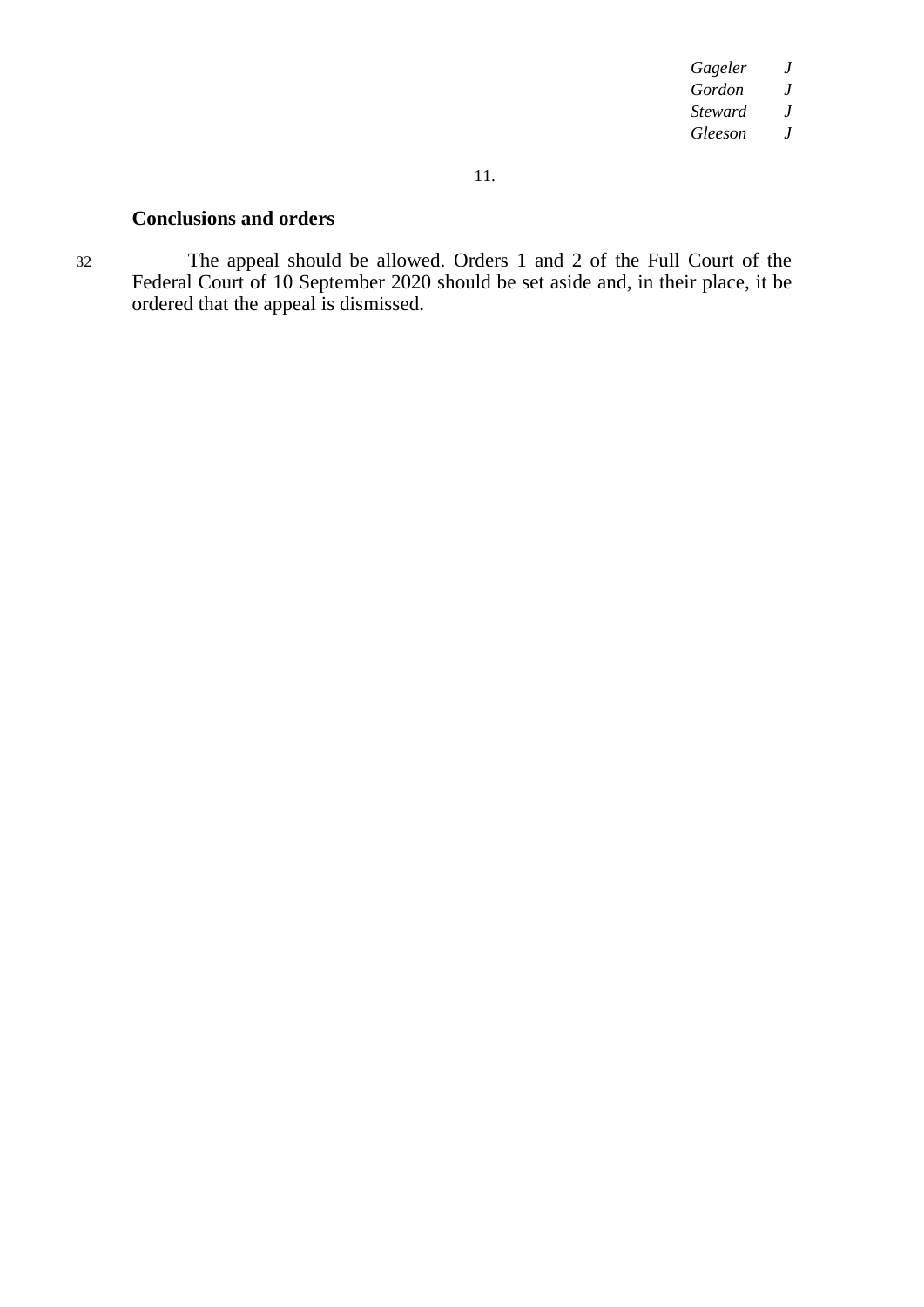## EDELMAN J.

### **Two connected issues**

33 I have had the considerable benefit of reading the joint reasons of Gageler, Gordon, Steward and Gleeson JJ. I agree entirely with their reasons concerning the interpretation of "is presently entitled" in s 97(1) of the *Income Tax Assessment Act 1936* (Cth)**34**. A "present entitlement" to a share of the income of the trust estate in s 97(1) is an entitlement at the "present" time of the determination, being the end of the relevant financial year, whether or not that entitlement is later the subject of defeasance by a disclaimer.

34 The resolution of this issue of interpretation is logically anterior, although necessarily connected, to the issues raised by the parties concerning the content and effect of the Third Disclaimers. The interpretation adopted by the joint reasons answers the issue of how a disclaimer operates under s 97(1). But the submissions of the parties concerning the operation of the Third Disclaimers, including the references in those submissions to "presumptions" and "assent", cannot be addressed without dealing with an error in an assumption of the parties about the operation of disclaimers in equity. That assumption was made by the parties in this Court as well as in the Full Court of the Federal Court of Australia and in the Administrative Appeals Tribunal.

35 The assumption of the parties was that the creation or increase in value of equitable rights is incomplete until affirmed by the beneficiary. That is, until affirmed, a declaration of trust, or an event increasing the value of the subject matter of a trust, would be inchoate, resting only upon a "presumed" assent by the beneficiary. This assumption was applied to the operation of the default distribution clause in the Trust Deed for the Whitby Trust, where income from the Trust was "distributed" in the sense that it was held on a separate trust for the Primary Beneficiaries. Thus, the parties assumed that the validity of the creation of the separate trust, or (if the separate trust already existed) the validity of the increase in the value of the subject matter of any existing trust for the Primary Beneficiaries, depended upon a "presumption", in each case, that the Primary Beneficiaries had assented to that creation or increase.

36 The assumption that there is a "presumption" of assent in such circumstances was thought to be supported by the notion that a disclaimer operates to rebut a "presumption" of assent. In making the assumption in his submissions,

**<sup>34</sup>** See reasons of Gageler, Gordon, Steward and Gleeson JJ at [1]-[26].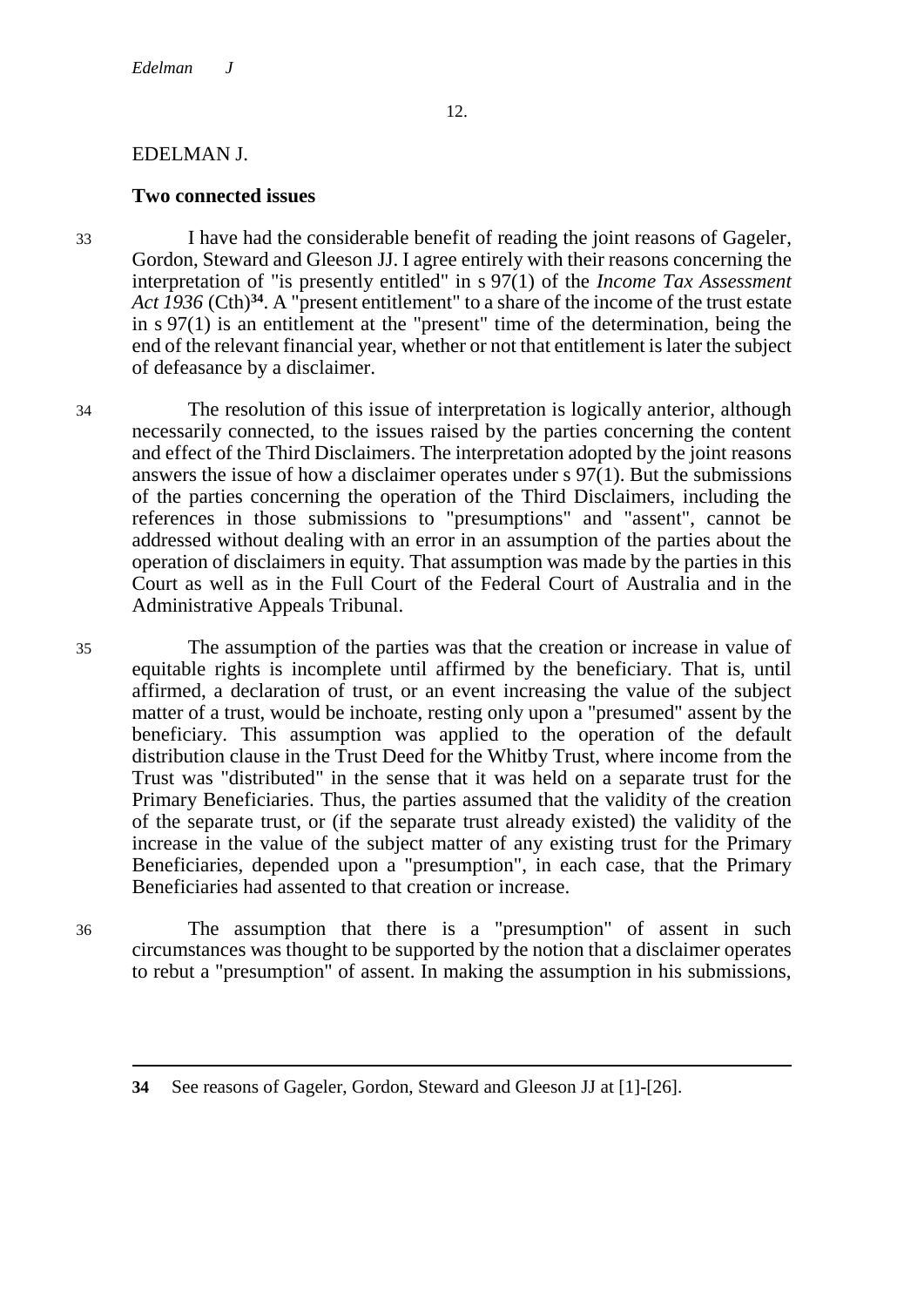the Commissioner of Taxation drew from remarks in cases concerning gifts of common law rights**<sup>35</sup>** and made the following submission in this Court:

"the key conclusions are these. A disclaimer operates to refute the legal presumption of assent to a gift. It thereby operates to prevent the perfection of the transfer of title contemplated by the gift."

37 The assumption is based upon two faulty premises. The first premise is that there is a role for the assent of a beneficiary in the creation of a trust or the increase in the value of equitable rights. The second premise is that a "gift" of common law rights operates according to the same principles as a "gift" of rights in equity. The flaws in these premises aside, there are also serious difficulties even with the concept of a "presumption" of donee assent as a universal principle at common law. None of these faulty premises or difficulties is required by the doctrine of disclaimer, the effect of which will depend upon the reason that it is being invoked.

### **Assent of a beneficiary is unnecessary for the creation of a trust or increase in the value of equitable rights**

38 As to the first faulty premise, the assent of a beneficiary is irrelevant to the creation of equitable rights by an unconditional declaration of trust. A fortiori, the assent of a beneficiary is irrelevant to the notional allocation of income, increasing the value of equitable rights of a beneficiary, under a default distribution clause such as cl 3.7 of the Trust Deed for the Whitby Trust. Assent need not be proved by any evidence nor by any "presumption": a "declaration of trust would be fully effective even though it did not come to the notice of the beneficiary"**36**. Indeed, neither a declaration of trust nor the increase in value of an entitlement under the trust requires the existence of a beneficiary. Trusts can be validly declared for charitable purposes or in favour of unborn persons**37**. It would be a nonsense to speak of the assent of a charitable purpose or the assent of an unborn child either to the creation of a trust or to the increase in the value of rights under a trust.

-

39 The irrelevance of the assent of a beneficiary to the formation of a perfect trust was the subject of the decision of the House of Lords in *Lady Naas v* 

- **36** *Rose v Rose* (1986) 7 NSWLR 679 at 686.
- **37** *Mansell v Mansell* (1732) 2 P Wms 678 at 679-680 [24 ER 913 at 914]; *Savage v Taylor* (1736) Cas temp Talbot 234 at 239 [25 ER 753 at 755]. See also Heydon and Leeming, *Jacobs' Law of Trusts in Australia*, 8th ed (2016) at 4 [1-07].

**<sup>35</sup>** See, eg, *In re Parsons; Parsons v Attorney-General* [1943] Ch 12; *In re Stratton's Disclaimer* [1958] Ch 42.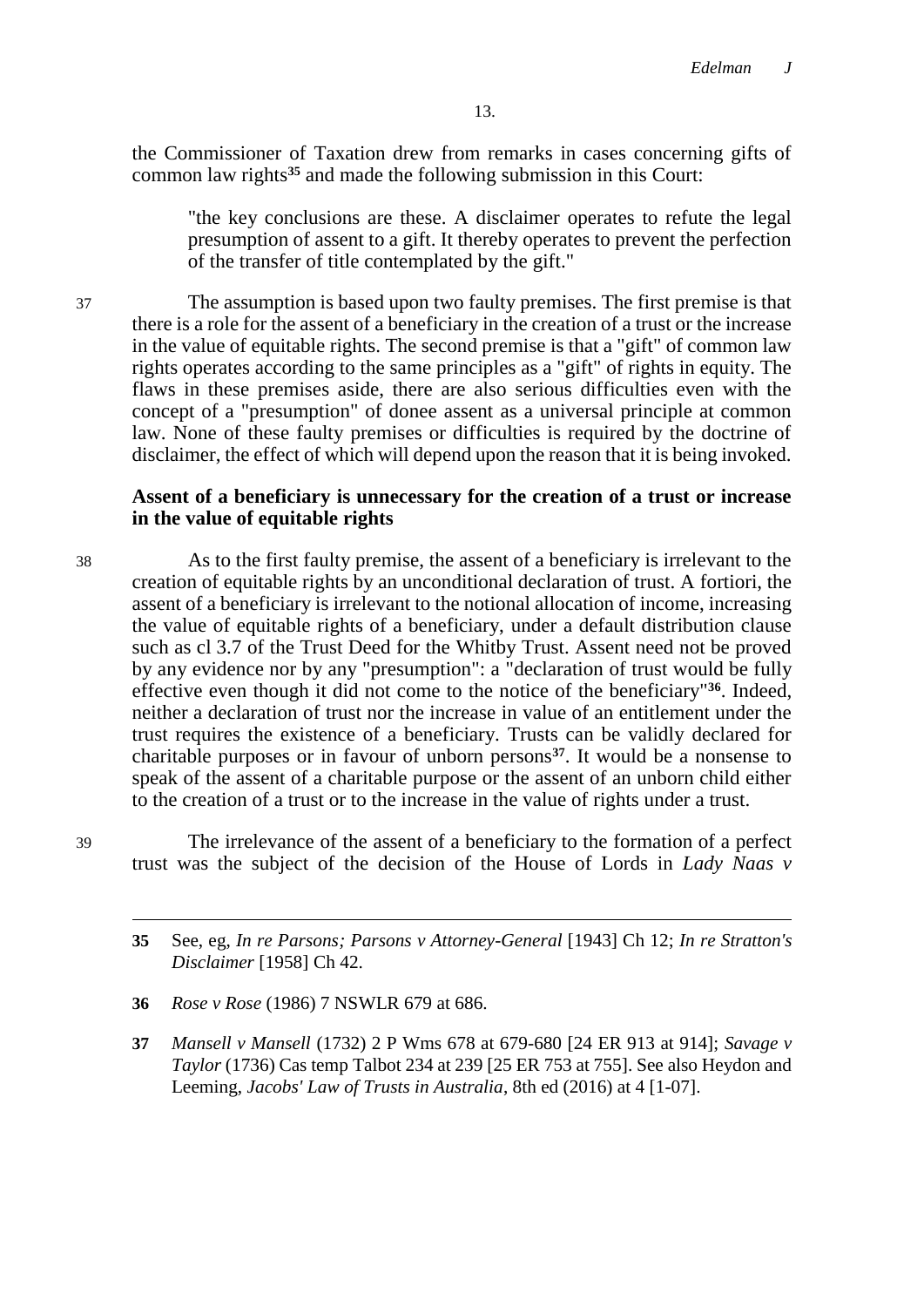*Westminster Bank Ltd***38**. That case concerned a trust settlement in favour of Lady Naas and an infant. The settlement was contained in a deed of covenant which provided for execution by the settlor, by the respondent bank as trustee, and by Lady Naas. The settlor and the bank executed the deed but, following delays, Lady Naas did not execute it. Lord Wright said that the "crucial issue" was whether the beneficial interest had vested "immediately on execution" of the deed without execution or any other action by Lady Naas**<sup>39</sup>** .

40 The House of Lords unanimously held that a trust had been perfectly constituted upon execution by the settlor. Lord Russell of Killowen (with whom Lord Romer agreed) rejected the approach taken by Scott and Clauson LJJ in the Court of Appeal as one that erroneously appeared "to have dealt with the matter as if it lay in contract and was governed by the rules as to offer and acceptance"**<sup>40</sup>** . Lord Wright also rejected the notion that the covenant containing a trust settlement "was to be construed as a consensual document requiring for its operation that [Lady Naas] should concur in it by executing it"**41**. His Lordship added that the deed had not been expressed to be conditional and that "the declaration of trust [was] absolute and unconditional in terms"**<sup>42</sup>** .

## **A trust is not the equivalent of a common law gift**

- 41 The second faulty premise underlying the assumption about the role of assent in the creation of a trust or the increase in the value of equitable rights echoes the view, derived from a mistaken understanding of the writing of Sir Arthur Underhill**43**, that "a trust [is] the equitable equivalent of a common-law gift"**44**. That premise ignores a fundamental difference between common law property rights and equitable rights under a trust. A gift at common law, such as a gift of a chattel,
	- **38** [1940] AC 366. See also *Mirzikinian v Tom & Bill Waterhouse Pty Ltd* [2009] NSWCA 296 at [51].
	- **39** [1940] AC 366 at 398.

- **40** [1940] AC 366 at 389.
- **41** [1940] AC 366 at 402.
- **42** [1940] AC 366 at 403.
- **43** *Lewin on Trusts*, 20th ed (2020), vol 1 at 7 [1-005]. See Underhill, *A Practical and Concise Manual of the Law Relating to Private Trusts and Trustees*, 3rd ed (1888) at 1-2.
- **44** *Lewin on Trusts*, 20th ed (2020), vol 1 at 7 [1-005].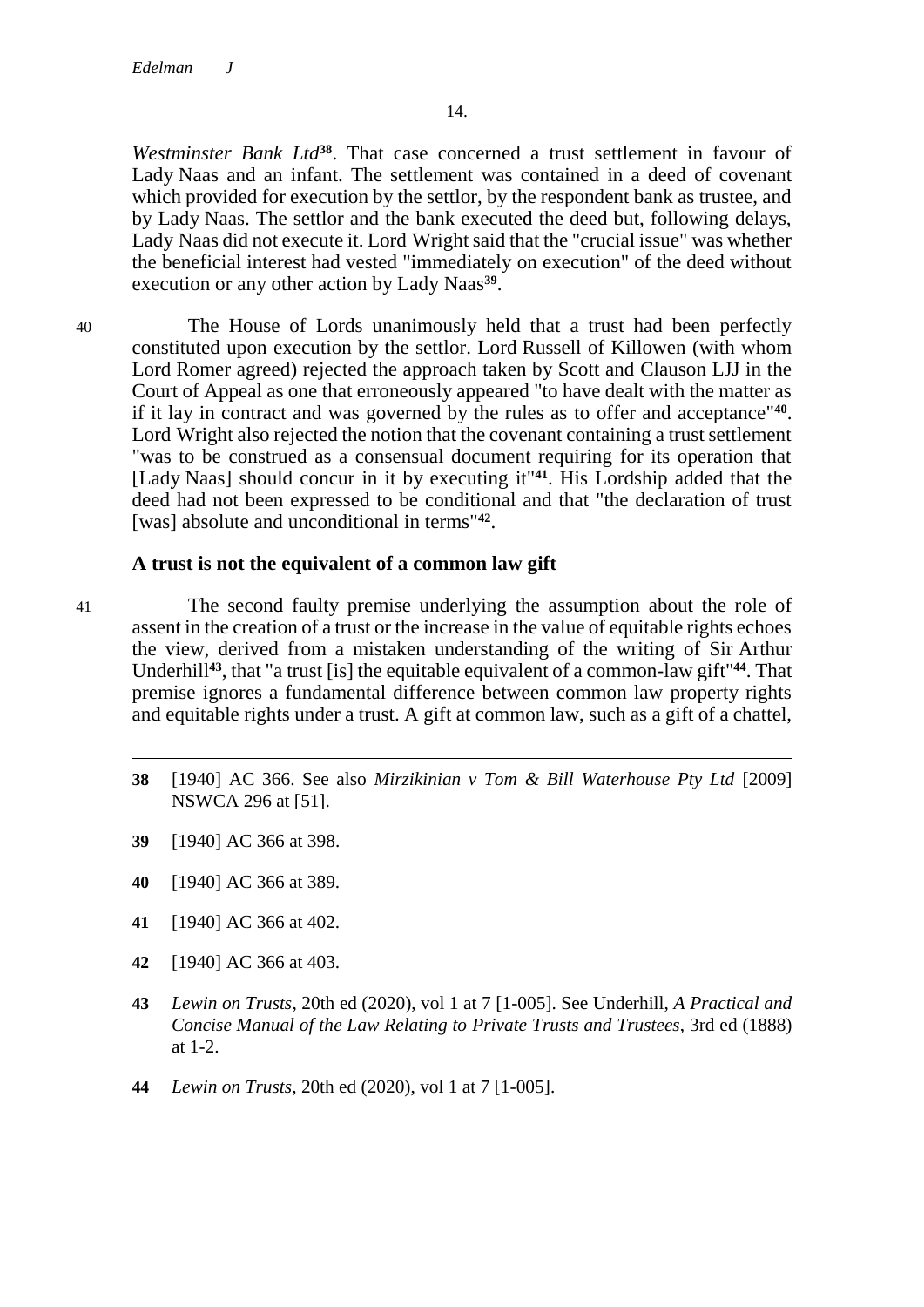will involve a transfer of rights. But a declaration of trust involves a *creation* of equitable rights and obligations, not a *transfer* of rights**45**: "it is fundamental that the creation of a trust involves the creation of new equitable obligations, which are 'annexed to the trust property' or 'engrafted' or 'impressed upon it'"**46**. As Maitland explained more than a century ago, it is because the creation of equitable rights does not involve the transfer of any property rights that the law of trusts does not contradict basic principles of the common law of property**47**. Thus, as Professor Hyland observed of the difference between a gift of common law rights and the creation of equitable rights, under the general law the creation of equitable rights can occur "by a gratuitous declaration of trust without delivery, deed, writing, notice to the donee, or acceptance"**<sup>48</sup>** .

### **Even at common law, a "presumption" of assent is problematic**

-

42 There would be further problems with the assumption of the parties – that a declaration of trust or the increase in value of equitable rights under a trust is incomplete without the assent of the beneficiary – even if a gift of common law rights were to be equated with the creation, or increase in value, of equitable rights. It is true that many common law cases have spoken of a "presumption" of assent by a donee to a gift of common law rights**49**. But there is no sense in treating a gift

- **45** *Commissioner of State Revenue (WA) v Rojoda Pty Ltd* (2020) 268 CLR 281 at 315 [65].
- **46** *Commissioner of State Revenue (WA) v Rojoda Pty Ltd* (2020) 268 CLR 281 at 307 [44], citing *Chief Commissioner of Stamp Duties (NSW) v Buckle* (1998) 192 CLR 226 at 243 [38]; *Federal Commissioner of Taxation v Linter Textiles Australia Ltd (In liq)* (2005) 220 CLR 592 at 606 [30]; *DKLR Holding Co (No 2) Pty Ltd v Commissioner of Stamp Duties* [1980] 1 NSWLR 510 at 519; on appeal (1982) 149 CLR 431 at 474; *Re Transphere Pty Ltd* (1986) 5 NSWLR 309 at 311.
- **47** Maitland, *Equity: also The Forms of Action at Common Law* (1909) at 17-18; Maitland, *Equity: A Course of Lectures*, 2nd ed (1936) at 17.
- **48** Hyland, *Gifts: A Study in Comparative Law* (2009) at 454.
- **49** *Thompson v Leach* (1690) 2 Ventris 198 at 202, 207-208 [86 ER 391 at 393-394, 396-397]; *Siggers v Evans* (1855) 5 El & Bl 367 at 380 [119 ER 518 at 523]; *Hill v Wilson* (1873) LR 8 Ch App 888 at 896; *London and County Banking Co v London and River Plate Bank* (1888) 21 QBD 535 at 541-542; *Matthews v Matthews* (1913) 17 CLR 8 at 31, 43-44.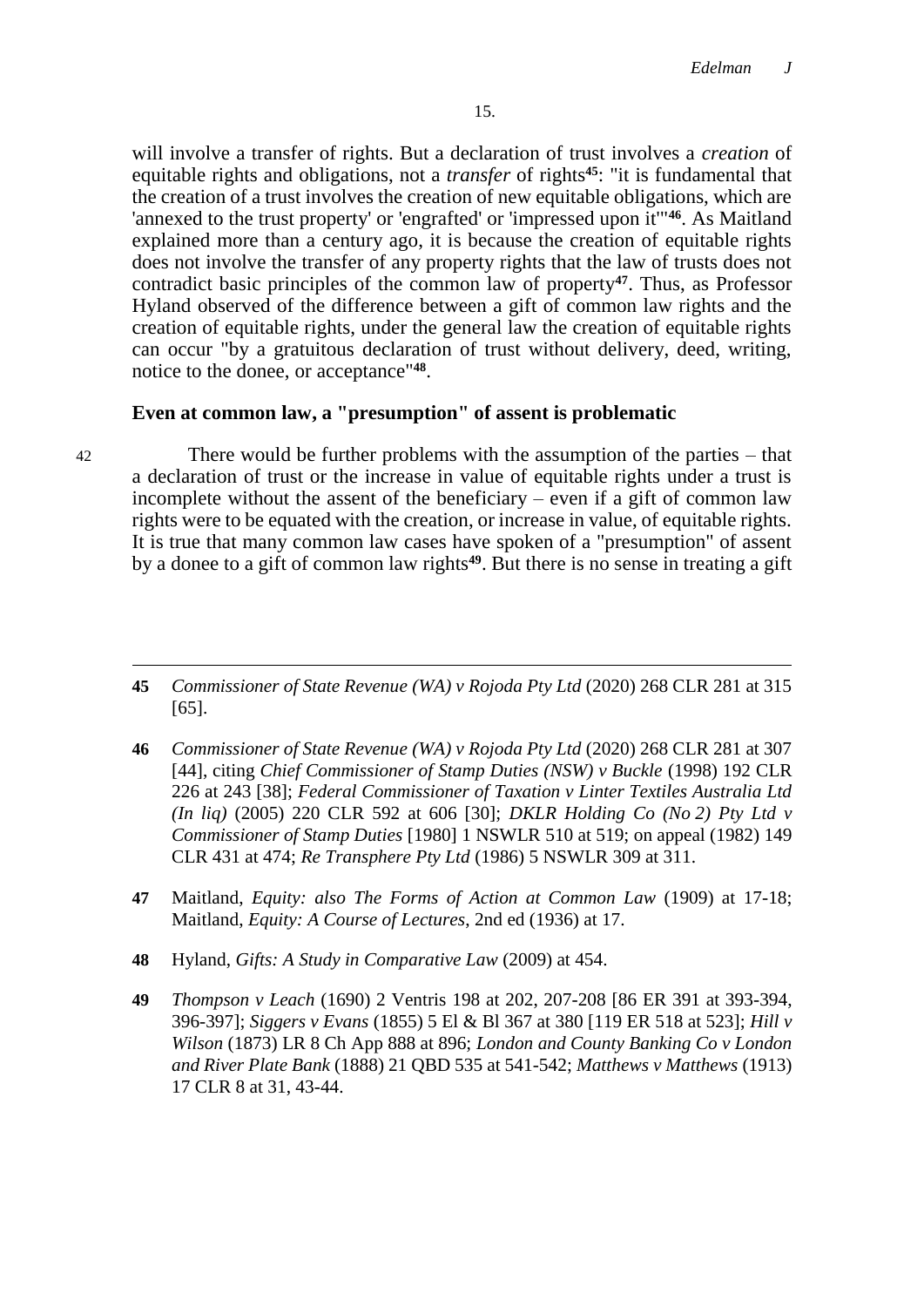of common law rights as subject to any "presumption" of assent, whether the "presumption" is described loosely as one of "fact" or described as one of "law"**<sup>50</sup>** .

43 Some of the leading cases attempt to justify the "presumption" as founded on a standardised inference that the donee has assented to the gift. In this sense the "presumption ... arises where common experience is that the existence of one fact means that another fact also exists"**51**. Hence, the "presumption" has been said to be "founded on human nature", based upon an expectation that "in all probability" a gift would attract assent**52**. It has thus also been said that "the assent of a person to that which is obviously for [their] benefit may be inferred on slighter evidence than would be required to show that [they] assented to something, eg, a contract, which may be to [their] prejudice"**<sup>53</sup>** .

44 One problem with this reasoning is the combination of the premise of subjectivity of donee assent and the assumption that a gift of common law rights "requires the assent of both minds to make a gift as it does to make a contract"**<sup>54</sup>** . Although it would be coherent to draw a standardised inference founded on human nature that persons subjectively assent to gifts for their benefit, the objective theory of contract law, which is now "in command of the field"**55**, means that a binding contract does not depend upon the subjective assent of either party, and it is anachronistic to speak of a "presumption" of intention<sup>56</sup>.

- **50** See Thayer, *A Preliminary Treatise on Evidence at the Common Law* (1898) at 339; Wigmore, *A Treatise on the System of Evidence in Trials at Common Law* (1905), vol 4 at 3533 §2491.
- **51** *Thorne v Kennedy* (2017) 263 CLR 85 at 101 [34], citing *Calverley v Green* (1984) 155 CLR 242 at 264.
- **52** *London and County Banking Co v London and River Plate Bank* (1888) 21 QBD 535 at 542.
- **53** *Matthews v Matthews* (1913) 17 CLR 8 at 20. See also *Townson v Tickell* (1819) 3 B & Ald 31 [106 ER 575].
- **54** *Matthews v Matthews* (1913) 17 CLR 8 at 20, quoting *Hill v Wilson* (1873) LR 8 Ch App 888 at 896.
- **55** *Taylor v Johnson* (1983) 151 CLR 422 at 429, cited in *Toll (FGCT) Pty Ltd v Alphapharm Pty Ltd* (2004) 219 CLR 165 at 179-180 [41].
- **56** *Ermogenous v Greek Orthodox Community of SA Inc* (2002) 209 CLR 95 at 106 [26].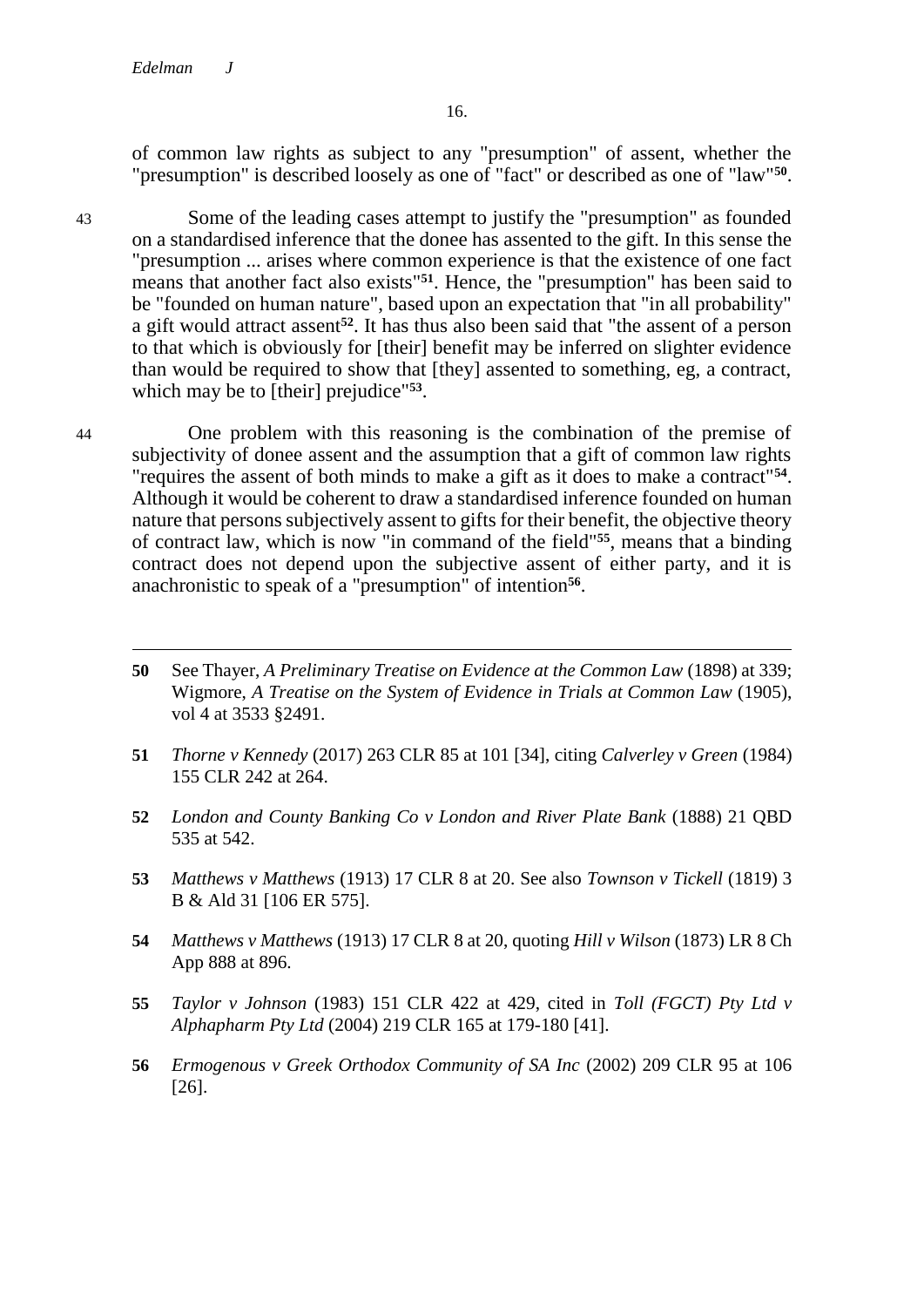45 This problem cannot be resolved by shifting the "presumed fact" from one of the subjective assent of the donee to one of the objective or outward manifestations of assent by the donee. Why would it be presumed that a donee, who might not even know of the gift of common law rights, has acted in a manner which shows assent to the gift? And the underlying inference of fact, which must be rebuttable, would mean that a donor could revoke a gift by objectively demonstrating a change of mind before any act of objective assent by the donee. That is not the law**57**. Indeed, it could create serious disruptions in the financial system if deposits into the account of a donee were to be subject to reversal by the donor at any time before the donee manifested assent to the receipt.

46 Perhaps most fundamentally, there is no rationale for any "presumed fact", still less for any rule of law that "facilitates proof of the presumed fact"**58**. The rationale for a "presumption" may have arisen from a mistaken**<sup>59</sup>** belief that title at common law could not pass without the assent of the donee**60**, with the language of "presumption" as a shorthand for the legal rule that a donee "must be taken to give an implied assent"**61**. But that legal rule of deemed assent was a fiction, as can be seen by its operation even when it was known that the donee had no knowledge of the gift**62**, and even when it was known that the donee accepted the gift only as a loan**63**. Since it is now recognised that title can pass without assent of the donee, the "presumption" of implied assent is a fiction without any purpose at common law. There would be no basis to extend the "presumption" to equity, even if an analogy between common law and equitable rights could be drawn.

#### **The operation of a disclaimer depends on the reason it is invoked**

-

47 The short point for the purposes of this appeal is that, at least in relation to equitable rights, issues of disclaimer are separate and distinct from the creation of,

- **57** *Standing v Bowring* (1885) 31 Ch D 282.
- **58** *Masson v Parsons* (2019) 266 CLR 554 at 575-576 [32].
- **59** See *Siggers v Evans* (1855) 5 El & Bl 367 at 380 [119 ER 518 at 523]; *Standing v Bowring* (1885) 31 Ch D 282 at 288, 290.
- **60** *Butler and Baker's Case* (1591) 3 Co Rep 25a at 26b, fn E [76 ER 684 at 688].
- **61** *Townson v Tickell* (1819) 3 B & Ald 31 at 37 [106 ER 575 at 577].
- **62** *London and County Banking Co v London and River Plate Bank* (1888) 21 QBD 535 at 541-542.
- **63** *Dewar v Dewar* [1975] 1 WLR 1532 at 1538; [1975] 2 All ER 728 at 733.